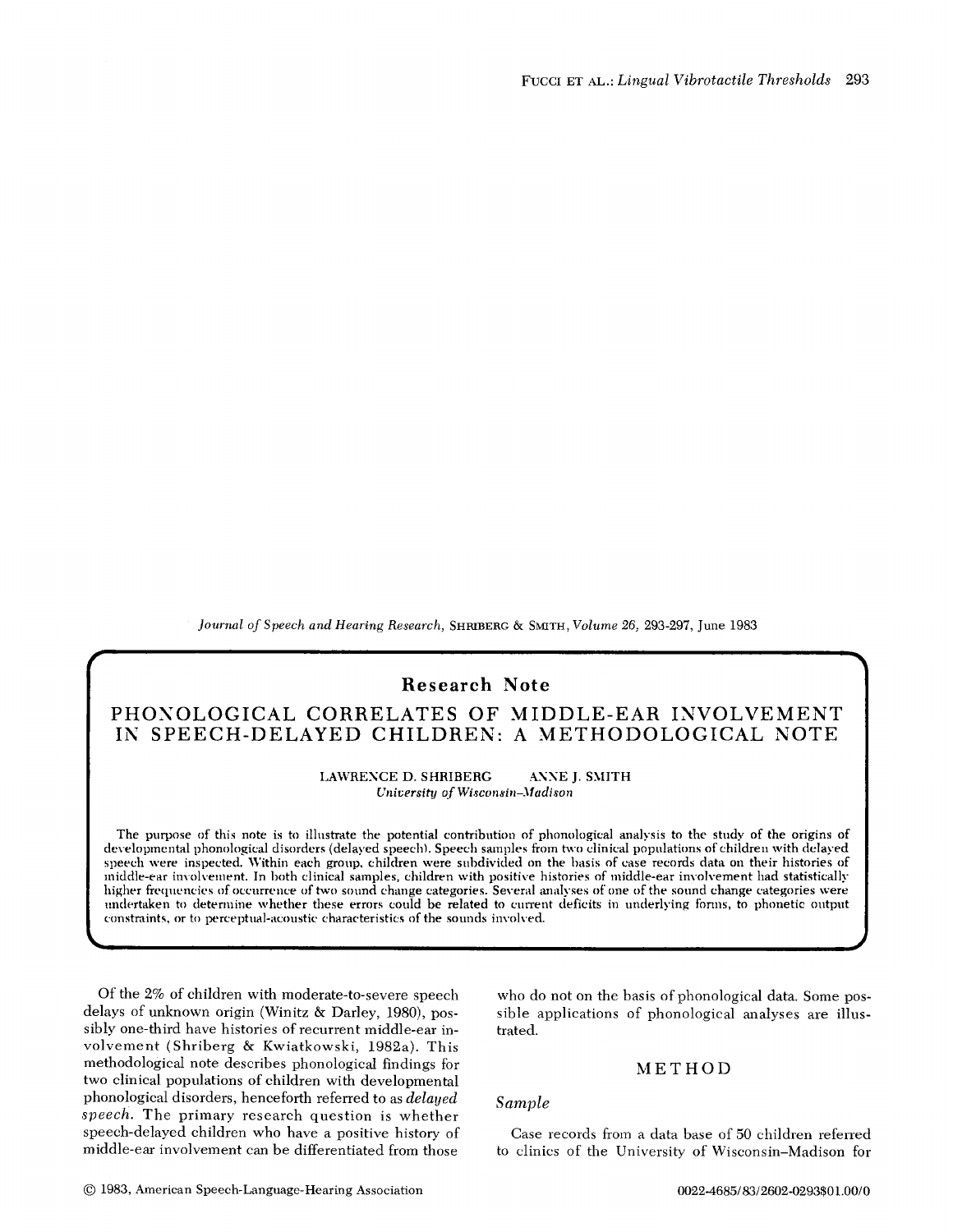speech delays of unknown origin were screened for the presence of one or more of the following four indicators of what we tenned *Middle-Ear Involvement:* 

- 1. parental records indicating frequent, persistent earaches with at least one referral for suspected acute otitis media or middle-ear effusion
- 2. ventilation tubes placed in one or both ears
- 3. at least one audiometric evaluation indicating reliable air conduction thresholds at least as poor as 15-20 dB HL (ANSI, 1969) in the speech frequencies
- 4. at least one acoustic immittance assessment indicating abnormal findings in one or both ears.

We found 11 children who maximally met one or more of these four criteria. Most of the children either had had ventilation tubes placed in one or both ears or were being considered for tube placement.

From the remaining children in the data base, 11 children with negative histories on the four criteria were selected to comprise a *Non-Middle-Ear Involvement*  group. As indicated in Table 1, children in the Non-Middle-Ear Involvement group were group-matched as closely as possible in age, sex, severity of phonological delay, and mean length of utterance. The mean age of the Middle-Ear Involvement children was slightly lower than that of the Non-Middle-Ear Involvement group, but the difference was not statistically significant. Based on the available demographic and case history data, the two groups appeared to be comparable in intelligence and socioeconomic level.

TABLE 1. Descriptive statistics for two samples of children referred for delayed speech of unknown origin.

|                       | Middle-Ear<br>Involvement |                    | Non Middle-Ear<br>Involvement |  |                   |
|-----------------------|---------------------------|--------------------|-------------------------------|--|-------------------|
| Variable              |                           | $\bar{x}$ SD Range | $\overline{x}$                |  | SD Range          |
| Age (in months)       |                           | 54.7 10.3 42-72    | 63.9                          |  | 7.3 49-74         |
| Severity <sup>a</sup> |                           | 61.7 13.3 43-81    |                               |  | 63.6 7.8 52-74    |
| <b>MLU</b>            |                           | $3.2$ 1.1 1.5–5.2  |                               |  | $3.5$ 1.4 1.5-6.9 |

*Note.*  $n = 11$  for each group, with 9 and 8 boys in the middle-ear involvement group and the non-middle-ear involvement group, respectively.

aSeverity values are the percentage of consonants correct in the continuous speech sample; see Shriberg and Kwiatkowski (1982b) for details of this metric.

#### *Transcription and Phonological Analysis*

Audio recordings of continuous speech samples from the 22 children were available in the case folders. Procedures for eliciting, recording, and on-line glossing of the samples followed those described in Shriberg and Kwiatkowski (1980). Data on the representativeness of continuous speech samples collected according to these procedures are provided in Shriberg and Kwiatkowski (1982b). At least 50 utterances from each sample were transcribed by an experienced transcriber using the nar-

row phonetic transcription symbols and conventions described in Shriberg and Kent (1982). At the time of transcription, specific research hypotheses had not been discussed. Whole-word agreement on 750 words selected randomly from the transcripts was 81% with another trained transcriber. Discrepancies involved levels of narrow phonetic transcription unrelated to the data to be reported.

Preliminary review of the transcripts suggested that the children in the two groups were essentially similar in their use of natural phonological processes as assessed by the procedure in Shriberg and Kwiatkowski (1980). However, further analyses indicated that the Middle-Ear Involvement children produced several sound changes that were not apparent in the other group of speechdelayed children. From these preliminary observations, two classes of sound changes were derived (see Table 2).

TABLE 2. Description and examples of two sound change classes observed in children with delayed speech of unknown origin.

|                                  |                                                                                                                                                          | Examples                                     |                                                                        |  |
|----------------------------------|----------------------------------------------------------------------------------------------------------------------------------------------------------|----------------------------------------------|------------------------------------------------------------------------|--|
| Sound change                     | Description                                                                                                                                              |                                              | Gloss Transcription                                                    |  |
| I Initial<br>consonant<br>change | Initial consonants are:<br>-deleted<br>-replaced by [h]<br>-replaced by [?]                                                                              | "got"<br>$"$ tie"<br>"to"                    | $\lceil at \rceil$<br>[har]<br>[?u]                                    |  |
| II Nasal<br>consonant<br>change  | Nasal consonants are:<br>-substituted for one<br>another<br>-partially denasalized<br>-replaced by a stop<br>-preceded/followed by<br>an epenthetic stop | "not"<br>"knee"<br>$\mathrm{``mv''}$<br>"no" | [ma]<br>fñi:1<br>[baī]<br>$\lceil 4n \overline{0} \overline{v} \rceil$ |  |

Sound Change I includes three surface fonn changes involving word initial singleton consonants: deletion or replacement by a glottal fricative [h] or a glottal stop [?]. Sound Change II includes four changes which may affect nasals anywhere in a word: nasal interchange, partial denasalization, replacement by a stop, or nasal accompanied by an epenthetic stop. To be considered positive for Sound Change I a ehild had to exhibit at least four occurrences of the sound change among the 22 consonants, including at least one consonant other than /h/ or [7]. These criteria were considered sufficiently stringent to eliminate false positives due to transcription reliability boundaries and casual speech forms (Shriberg & Kwiatkowski, 1982b). For similar purposes, to be scored as positive for Sound Change II a child had to show at least two occurrences of any of the four nasal sound changes.

#### RESULTS

The left panel in Figure I is a graph of the results. Tests of differences in proportions (Bruning & Kintz,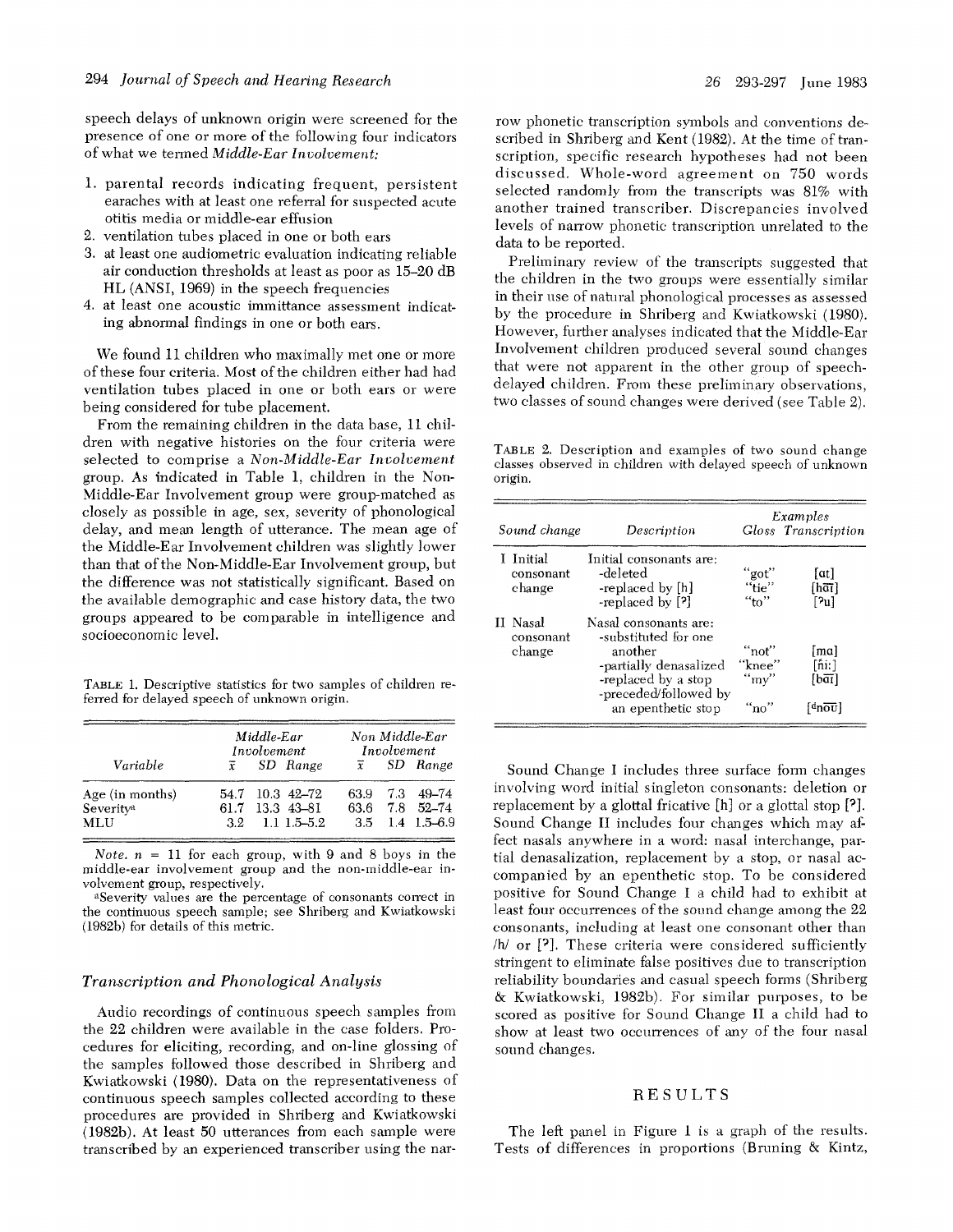1968) indicated that a statistically higher proportion of the Middle-Ear Involvement children evidenced one or both of these sound changes in comparison to the Non-Middle-Ear Involvement children.



FIGURE 1. Percentage of delayed-speech children positive for Sound Change I, Sound Change II, or Both Sound Changes. For both the Wisconsin and Illinois data, dark bars represent children with histories of middle-ear involvement (MEI), and white bars represent children without such histories (NON-MEI).

In the right panel of Figure 1 are data from a cross validation study based on phonetic transcription of articulation test results from 55 children with delayed speech. These data from a clinical population in Illinois were generously provided by Dr. Barbara Hodson. Using a double-blind approach, Dr. Hodson independently identified 15 children from this group who met one or more of the four criteria for middle-ear involvement used in the Wisconsin study. Another examiner used a coding template to identify which of the original 55 children produced one or both of the sound changes described above. As shown in Figure 1, the proportions for the two groups are very similar to the Wisconsin data; all proportions differ statistically between the two middle-ear history groups. The lower proportions of nasal sound changes should be considered in relation to the low frequency of words containing nasals in the articulation test data. Only three words were appropriate to inspect for this sound change.

#### *Additional Analyses*

Given the retrospective status of these data sets, support for the generality of the two sound change findings in middle-ear involved children awaits additional study. The continuous speech samples from these children did afford an opportunity to examine some concepts in phonological analysis. At the time of sampling, each of these 11 children was at Stage III of phonological development (Ingram, 1976). A working hypothesis was that their speech delay was at least in part due to their suspected or confirmed history of hearing loss. It seemed interesting to examine the transcriptions to see if additional phonological analyses could shed light on the nature of the deficit and perhaps suggest the time of onset.

The first question posed was: Do these children's Sound Change I errors reflect current deficits (i.e., at the time of sampling) in their underlying representations of English sound and/or lexieal forms? This possibility seemed particularly interesting because fluetuant hearing loss presumably would affect perception and discrimination of speech sounds. Children with such a history might be expected to have difficulty establishing stable underlying representations of sounds and lexical forms.

Three simple analyses of the transcriptions failed to yield positive support for the view that Sound Change I errors were due to deficits in underlying forms at the time of sampling. First, we examined the speech sampies to determine whether there were any consonants that never appeared as surface forms. Within each transcript there were only three or four consonants that were not said correctly somewhere in the sample, and no one consonant was missing from the gloss (i.e., "avoided" in) of all 11 transcripts. The phonetic inventories of all these children were almost complete, averaging 86% of the 24 consonants. Second, across all transcripts, an average of 85% of consonants appeared correctly in word-initial position at least once. That is, Sound Change I errors occurred on sounds that the child was producing correctly at least some of the time in word-initial position. Third, and perhaps most telling, the children had variably correct production of words in which Sound Change I occurred; they did not evidence Sound Change I consistently on certain lexical forms. While the findings of these three analyses do not confirm that the children had essentially adult-like forms for words, they do fail to support the view that deficits in underlying forms at the time of sampling could account for Sound Change I errors.

A second question posed was: Were the Sound Change I errors context sensitive? Evidence in support of a complexity constraint could be marshalled if Sound Change I errors occurred only in certain complex environments or perhaps more often in complex environments. To attempt to support this possibility, we tabulated all Sound Change I occurrences partitioned by word length, canonical form, the place of the word in utterances categorized by length, and by grammatical function. The evidence of these tallies again was negative. Across transcripts, Sound Change I occurred in both short, canonically simple words (e.g., CV) and in long, phonetically complex words; it occurred in words positioned everywhere within the sentence and in words of every grammatical function.

To this point there was no evidence that at Phonological Stage III the Middle-Ear Involved children's Sound Change I errors were related to deficient underlying segments or lexical forms or that they occurred as simplifications due to linguistic complexity. We undertook a final series of analyses to inspect the soundby-sound occurrence of Sound Change I in the 11 transcripts. The question was whether some linguistic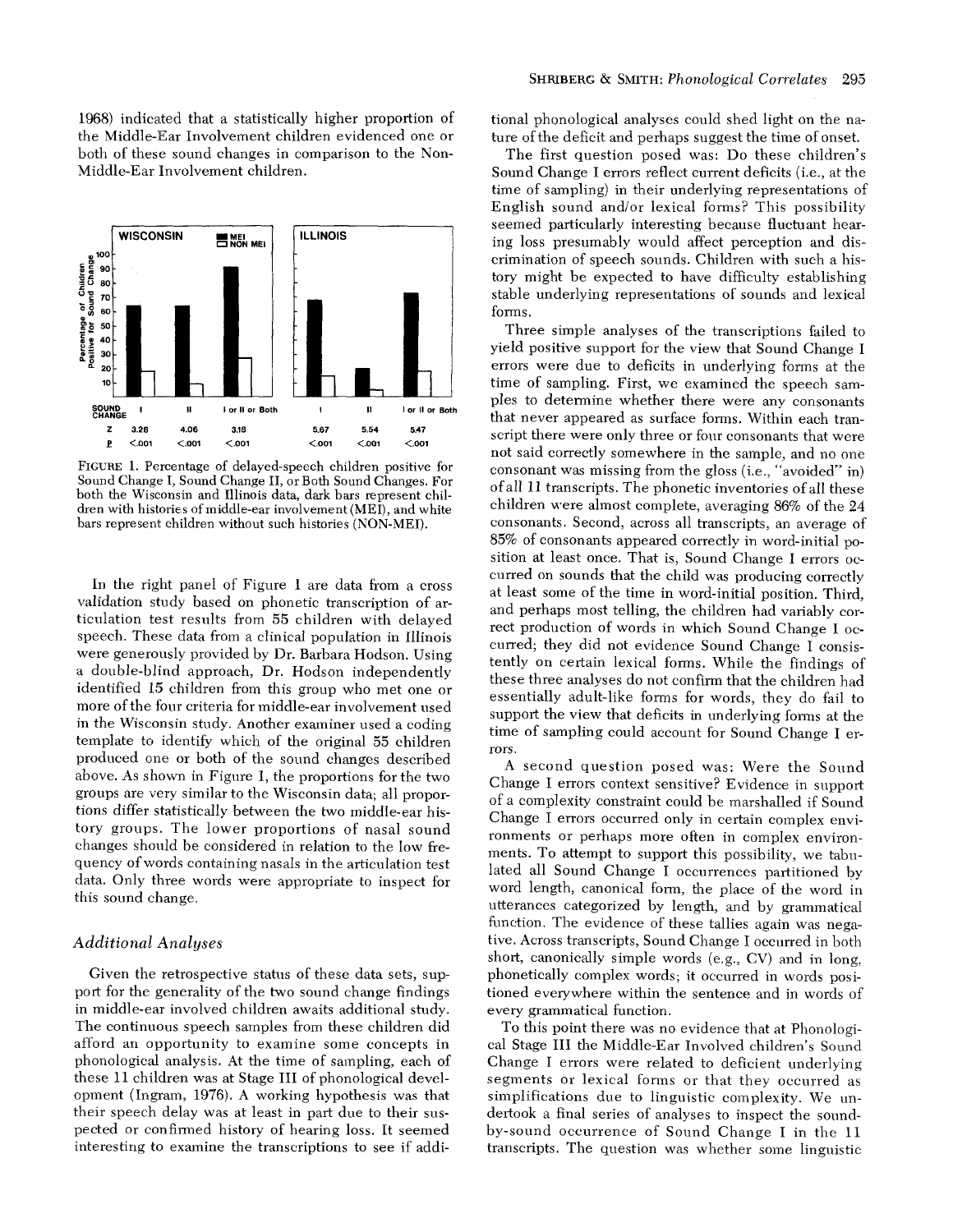characteristic of the error sounds might be causally associated with these children's history of middle-ear involvement. We calculated percentage of involvement for each consonant and then computed Spearman correlations between a rank ordering of these frequencies and rank orderings of consonants on a number of potentially interesting linguistic characteristics for which there were available data in the literature. As indicated in Table 3, some of the obtained correlations are moderate, but none are strong. That is, no one linguistic characteristic of the sounds emerged as a potential source to eventually understand the origins of Sound Change I in children with middle-ear involvement.

TABLE 3. Correlations for six rank orderings of consonants on assorted characteristics with their rank-ordered occurrence in Sound Change 1.

| Characteristic          | Source of<br>rank ordering | RHO    |
|-------------------------|----------------------------|--------|
| Articulation difficulty | Locke (1972)               | .01    |
| Visibility              | Jeffers & Barley (1971)    | .06    |
| Phonetic power          | $F$ letcher (1953)         | $-.33$ |
| Frequency of occurrence | Carterette & Jones (1974)  | $-.39$ |
| Developmental order     | Prather, Hedrick,          |        |
|                         | & Kern (1975)              | .41    |
| Perceived pitch         | Peterson & Asp (1972)      | .49    |

#### DISCUSSION

The primary purpose of this note is to illustrate the potential utility of phonological analysis in studying the origin of speech errors. To recapitulate the approach:

- 1. The speech-delayed children with positive histories of middle-ear involvement were found to make certain sound changes more frequently than the speech-delayed children without such histories.
- 2. Analyses failed to support the inference that these sound changes reflected current (Phonological Stage III) deficits in underlying fonns.
- 3. Analyses failed to support the inference that these sound changes reflected an output constraint (i.e., that their occurrence was limited to complex linguistic environments).
- 4. Correlational analyses failed to yield a linguistic characteristic of the error sounds that might suggest why certain consonants might be more affected than others by the presmned fluctuant hearing loss.

Two possible conclusions from these results are that the additional phonological analyses (2, 3, and 4 above) were unproductive or that these analyses were, in fact, revealing. We favor the second view, assuming that the findings summarized as no. 1 above warrant further

study and eventual explanation. One possible explanation for the negative findings in the additional analyses is that the time of sampling was too far removed from the time of onset of the disorder. Until the appropriate longitudinal data can be collected, the following speculative account of these retrospective data is offered.

The possibility that some speech-acoustic variable, such as phonetic power or perceived pitch (see Table 3), mediates the origin and resolution of Sound Change I errors in middle-ear involved children is promising but theoretically incomplete. A more embracing view should account for the onset of middle-ear involvement in relation to the child's concurrent stage of phonological acquisition. Given the statistical evidence for the frequency of occurrence of Sound Changes I and II in the speech-delayed, middle-ear involved children, and the "unnaturalness" of such sound changes (Edwards & Shriberg, 1983), we suspect that they reflect some stage-dependent aspect of phonological acquisition. Episodes of middle-ear involvement are most frequent in the first 18 months of life (Teele, Klein, & Rosner, 1980), a period which corresponds well with Phonological Stage I (birth-12 months) and Phonological Stage II  $(12-18$  months) in children acquiring speech normally (Ingram,  $1976$ ). If the two sound change categories have their origins during either of these stages, the cansal sequence might be as follows. Consequent to deficits associated with eustachian tube function, recurrent middle-ear disease causes fluctuating hearing thresholds. The resulting inconsistent auditory input affects the child's establishment of underlying feature sets for the consonants in early CV syllables (Sound Change I) (Branigan, 1976; Shibamoto & Olmstead, 1979) and delays productive control of velopharyngeal closure for nasals (Sound Change II). With the cognitive and pragmatic developments associated with Phonological Stage III these sound changes begin to resolve--perhaps as a function of the differential salience of linguistic and acoustic cues within and across consonant classes.

Until prospective studies along the lines suggested above are available, this note only can point to the potential contribution of phonological analysis to the study of the origins of speech delay.

### ACKNOWLEDGMENTS

We would like to thank the following people for their assistanee and helpful suggestions: Tom Dugolenski, Gary Gill, Claude Hayes, Barbara Hodson, Joan Kwiatkowski, Bob Nellis, Lois Nelson, Rhea Paul, Peggy Rosin, Ted Tweed, and Terry Wiley.

#### REFERENCES

AMERICAN NATIONAL STANDARDS INSTITUTE. *Specifications for audiometers* (ANSI \$3.6-1969). New York: ANSI, 1970.

BRANIGAN, G. Syllabic structure and the acquisition of consonants: The great conspiracy in word formation. *Journal of Psycholinguistic Research,* 1976, *5,* 117-133.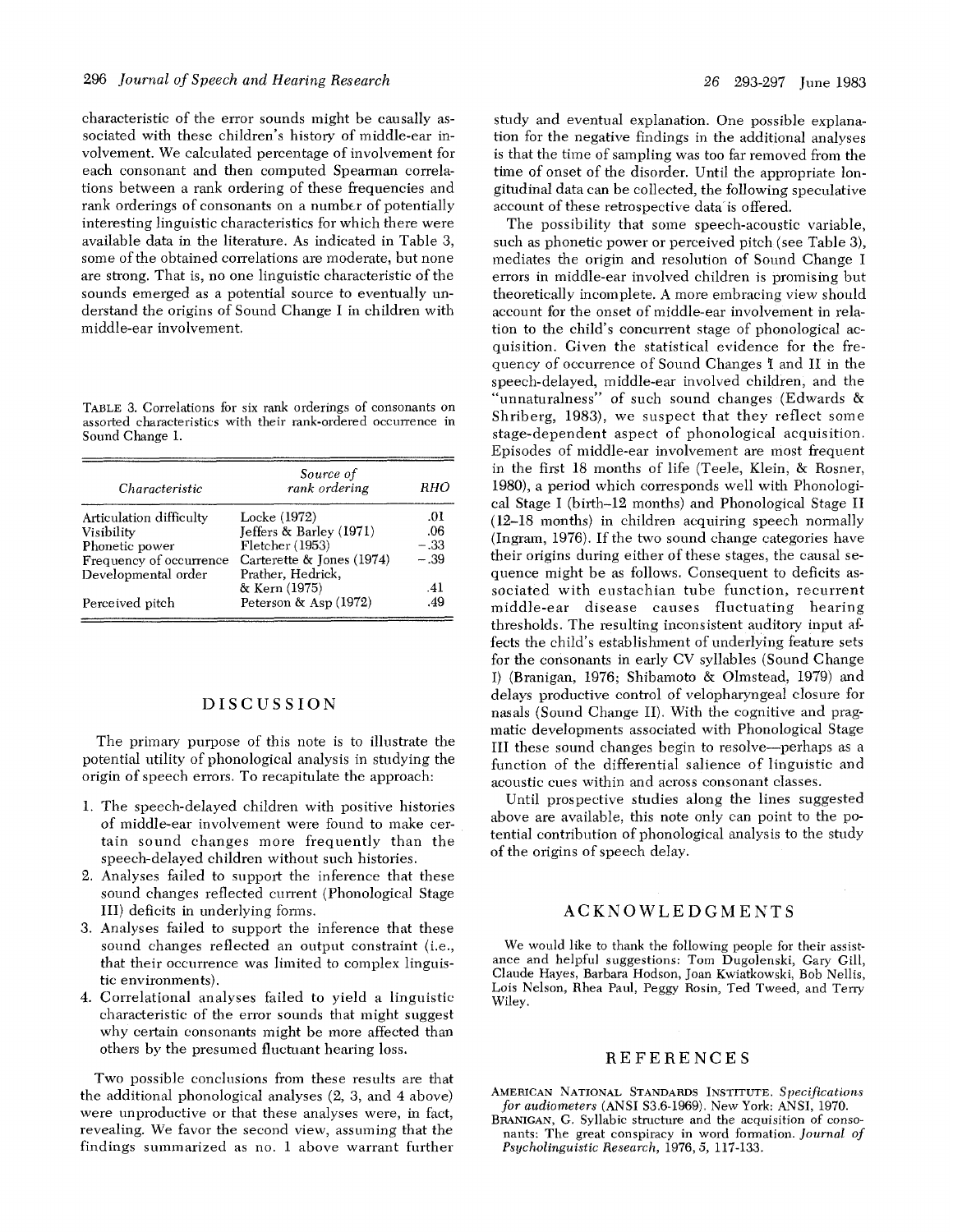- BRUNING, J,, & KINTZ, B. *Computational handbook of statistics.* Glenview, IL: Scott, Foresman, 1968.
- CARTERETTE, E., & JONES, M. *Informal speech: Alphabetic and phonemic texts with statistical analyses and tables.* Berkeley: University of California Press, 1974.
- EDWARDS, M. L., & SHRIBERG, L. *Phonology: Applications in communicative disorders.* San Diego: College-Hill Press, 1983,
- FLETCHER, H. *Speech and hearing in communication.*  Princeton, NJ: Van Nostrand, 1953.
- INGRAM, D. *Phonological disability in children.* New York: Elsevier-North Holland, 1976.
- JEFFERS, J., & BARLEY, M. *Speeehreading.* Springfield, IL: Charles C Thomas, 1971.
- LOCKE, J. Ease of articulation. *Journal of Speech and Hearing Research,* 1972,15, 194-200.
- PETERSON, M., & ASP, C. The perceived pitch of 23 prevocalic consonants. *Journal of the Acoustical Society of America,*  1972, 52, 146. (abstract)
- PRATHER, E., HEDRICK, D., & KERN, C. Articulation development in children aged two to four years. *Journal of Speech and Hearing Disorders,* 1975, *40,* 179-191.
- SHIBAMOTO, J., & OLMSTEAD, D. Lexical and syllabic patterns in phonological acquisition. *Journal of Child Language,* 1979, *5,* 417-456.
- SHRIBERG, L., & KENT, R. *Clinical phonetics*. New York: Wiley, 1982.
- SHRIBERG, L., & KWIATKOWSKI, J. *Natural process analysis: A procedure for phonological analysis of continuous speech samples.* New York: Wiley, 1980.
- SHRIBERG, L., & KWIATKOWSKI, J. Phonological disorders I: A diagnostic classification system. *Journal of Speech and Hearing Disorders,* 1982, *47,* 24-39. (a)
- SHRIBERG, L., & KWIATKOWSKI, J. Phonological disorders III: A procedure for assessing severity of involvement. *Journal of S peech and Hearing Disorders,* 1982, *47,* 98-112. (b)
- TEELE, D., KLEIN, J., & ROSNER, B. Epidemiology of otitis media in children. *Annals of Otology, Rhinology and Laryngology,* 1980, 89(Suppl. 68), 5-6.
- WINITZ, H., & DARLEY, F. Speech production. In P. LaBenz & E. LaBenz (Eds.), *Early correlates of speech, language and hearing.* Littleton, MA: PSG Publishing, 1980.

Received March 29, 1982 Accepted October 7, 1982

Requests for reprints should be sent to Lawrence D. Shriberg, Department of Communicative Disorders, 1975 Willow Drive, University of Wisconsin-Madison, Madison, WI 53706.